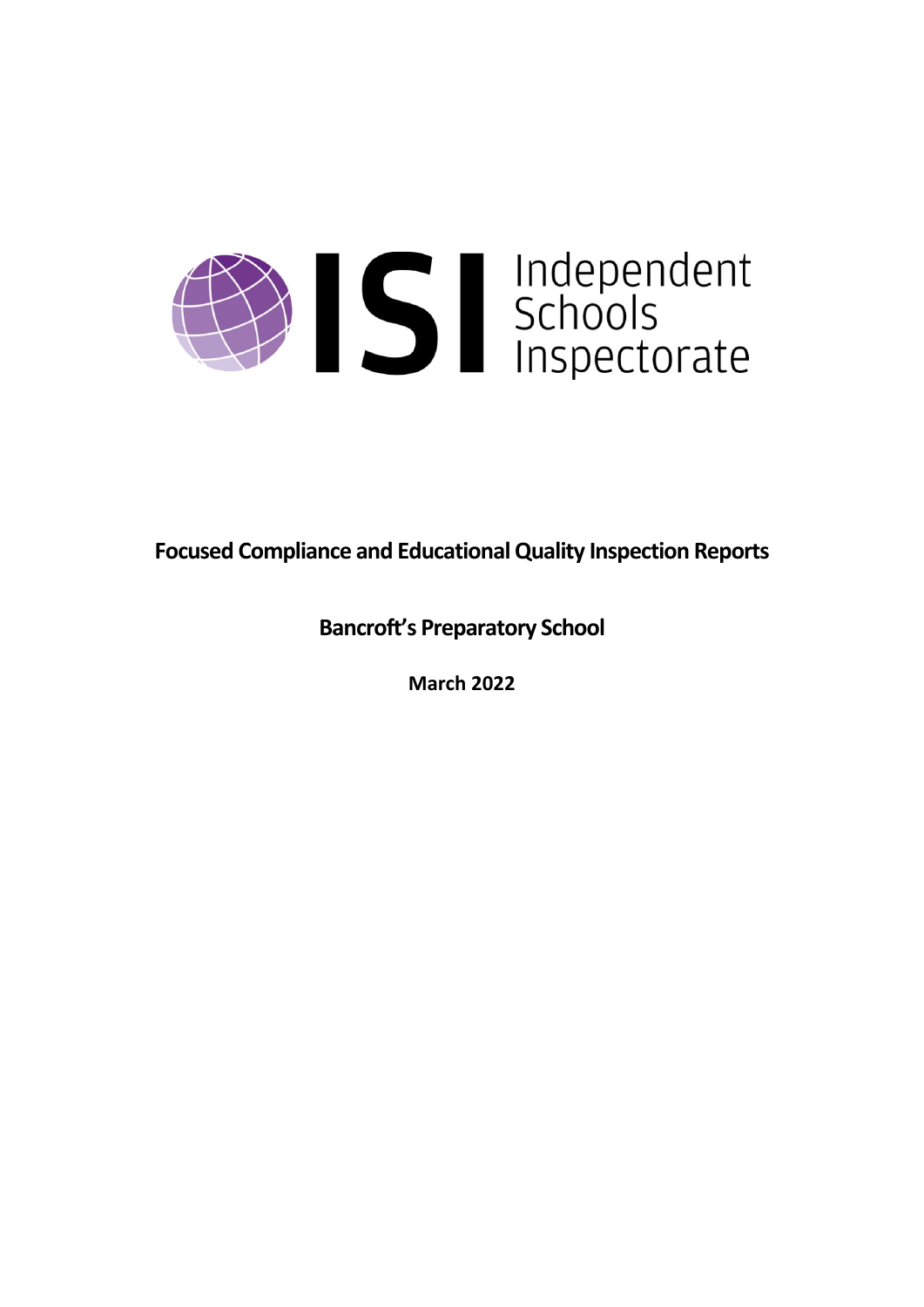# **Contents**

|    | <b>School's Details</b>                                              | 3                       |
|----|----------------------------------------------------------------------|-------------------------|
| 1. | <b>Background Information</b>                                        | 4                       |
|    | <b>About the school</b>                                              | 4                       |
|    | What the school seeks to do                                          | 4                       |
|    | About the pupils                                                     | 4                       |
| 2. | <b>Regulatory Compliance Inspection</b>                              | 5                       |
|    | Preface                                                              | 5                       |
|    | <b>Key findings</b>                                                  | 6                       |
|    | PART 1 - Quality of education provided                               | 6                       |
|    | PART 2 - Spiritual, moral, social and cultural development of pupils | 6                       |
|    | PART 3 - Welfare, health and safety of pupils                        | 6                       |
|    | PART 4 – Suitability of staff, supply staff, and proprietors         | 6                       |
|    | PART 5 - Premises of and accommodation at schools                    | 6                       |
|    | <b>PART 6 - Provision of information</b>                             | $\overline{\mathbf{z}}$ |
|    | PART 7 - Manner in which complaints are handled                      | 7                       |
|    | PART 8 - Quality of leadership in and management of schools          | $\overline{\mathbf{z}}$ |
| 3. | <b>Educational Quality Inspection</b>                                | 8                       |
|    | Preface                                                              | 8                       |
|    | <b>Key findings</b>                                                  | 8                       |
|    | <b>Recommendation:</b>                                               | 8                       |
|    | The quality of the pupils' academic and other achievements           | 9                       |
|    | The quality of the pupils' personal development                      | 10                      |
| 4. | <b>Inspection Evidence</b>                                           | 13                      |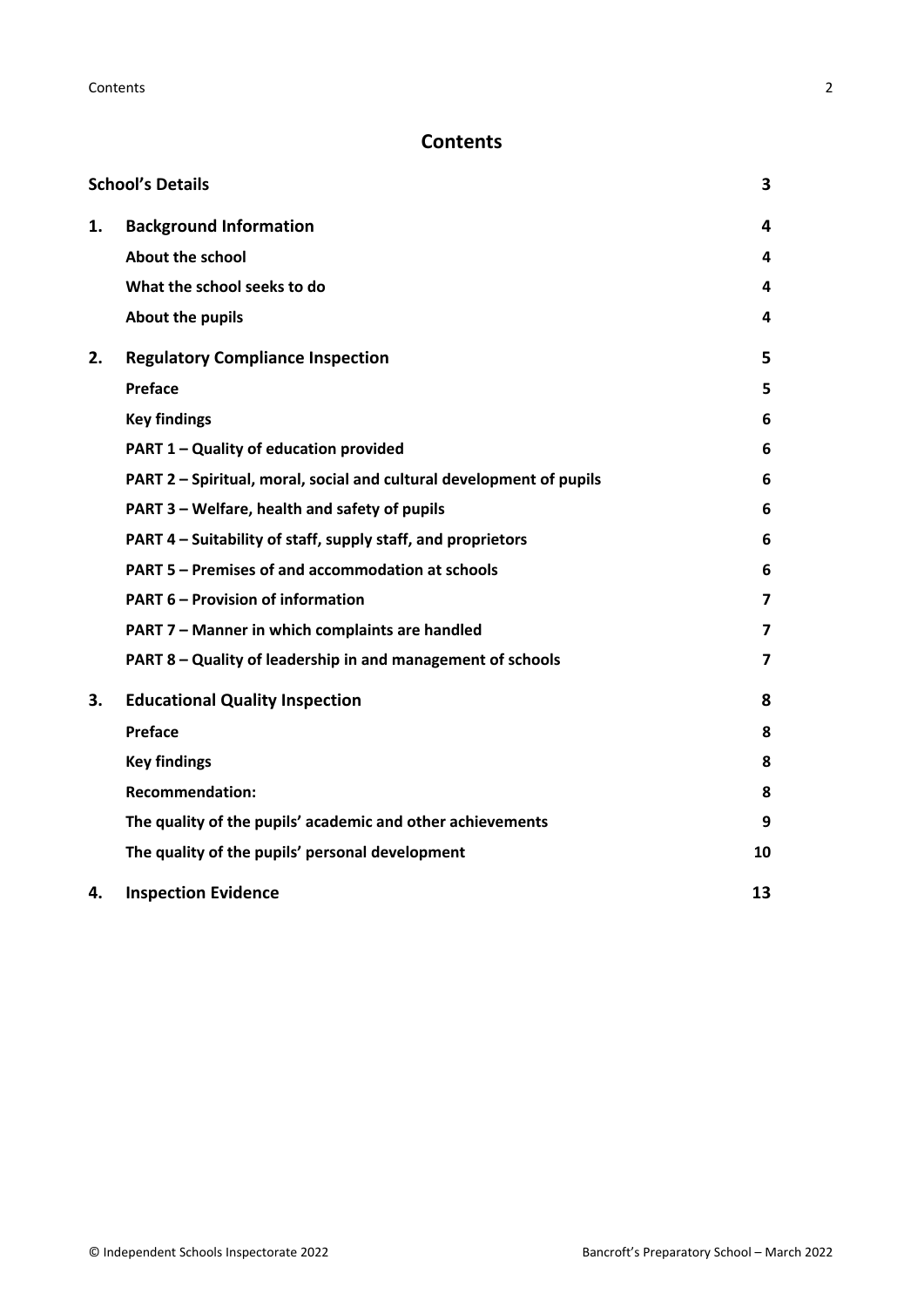| <b>School</b>                    | <b>Bancroft's Preparatory School</b>                                                            |
|----------------------------------|-------------------------------------------------------------------------------------------------|
| <b>DfE</b> number                | 317/6071                                                                                        |
| <b>Registered charity number</b> | 1068532                                                                                         |
| <b>Address</b>                   | Bancroft's Preparatory School<br>611-627 High Road<br><b>Woodford Green</b><br>Essex<br>IG8 ORF |
| <b>Telephone number</b>          | 020 8506 6751                                                                                   |
| <b>Email address</b>             | prep.office@bancrofts.org                                                                       |
| Headteacher                      | Mr Joe Layburn                                                                                  |
| <b>Chair of governors</b>        | <b>Mr Edward Sautter</b>                                                                        |
| Age range                        | 7 to 11                                                                                         |
| Number of pupils on roll         | 261                                                                                             |
| <b>Inspection dates</b>          | 1 to 4 March 2022                                                                               |

# <span id="page-2-0"></span>**School's Details**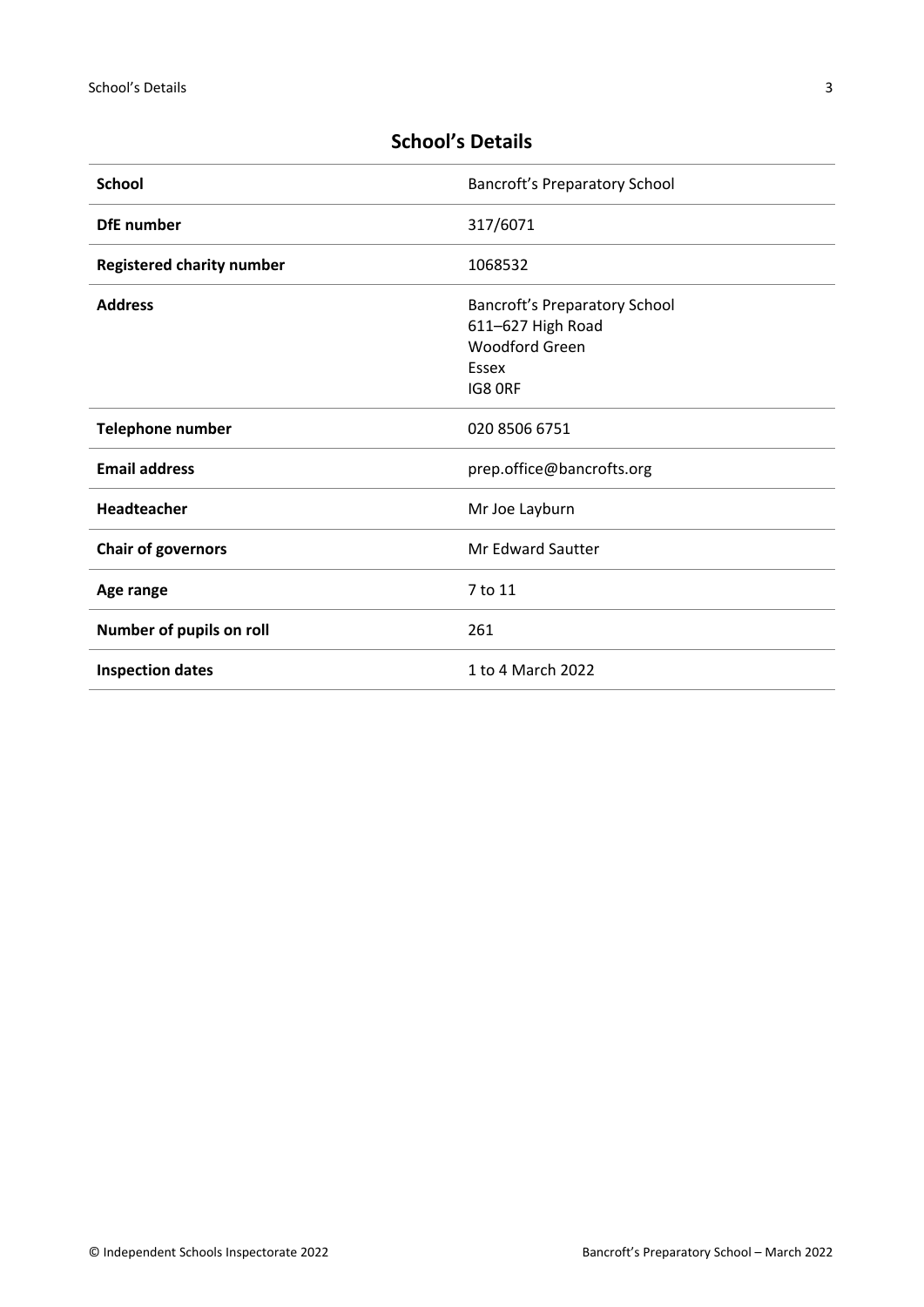# <span id="page-3-0"></span>**1. Background Information**

#### <span id="page-3-1"></span>**About the school**

- 1.1 Bancroft's Preparatory School is an independent co-educational day school for pupils aged between 7 and 11 years. It is the junior section of Bancroft's School. The preparatory school opened in 1990 in a separate building but shares many of the facilities of the senior school.
- 1.2 The school is a charitable trust, administered by a governing body which oversees both the senior and preparatory schools, with a designated governor for the preparatory school. The governing body retains representation from the Worshipful Company of Drapers, who founded the school in east London in the 18th century. Since the previous inspection a new Chair of Governors has been appointed.
- 1.3 The inspection took into account the circumstances faced by schools during the COVID-19 pandemic and the restrictions imposed by government guidance at various points of the pandemic.

### <span id="page-3-2"></span>**What the school seeks to do**

1.4 The school aims to provide pupils with the best possible academic education and to help them reach their full potential. It seeks to offer pupils a rich and diverse range of experiences, helping them find areas where they can excel or simply have fun, to encourage natural curiosity, and ensure that they enjoy their school life.

# <span id="page-3-3"></span>**About the pupils**

1.5 Pupils who attend the school come from a wide range of socio-economic and cultural backgrounds. Nationally standardised test data indicate that the ability of pupils is well above average. The school has identified 19 pupils as having special educational needs and/or disabilities (SEND) such as dyslexia; none are supported by statements of special educational needs or education, health and care (EHC) plans. No pupils have English as an additional language (EAL). Pupils who have been identified as gifted and talented have additional curricular and co-curricular opportunities to provide appropriate stimulation and challenge.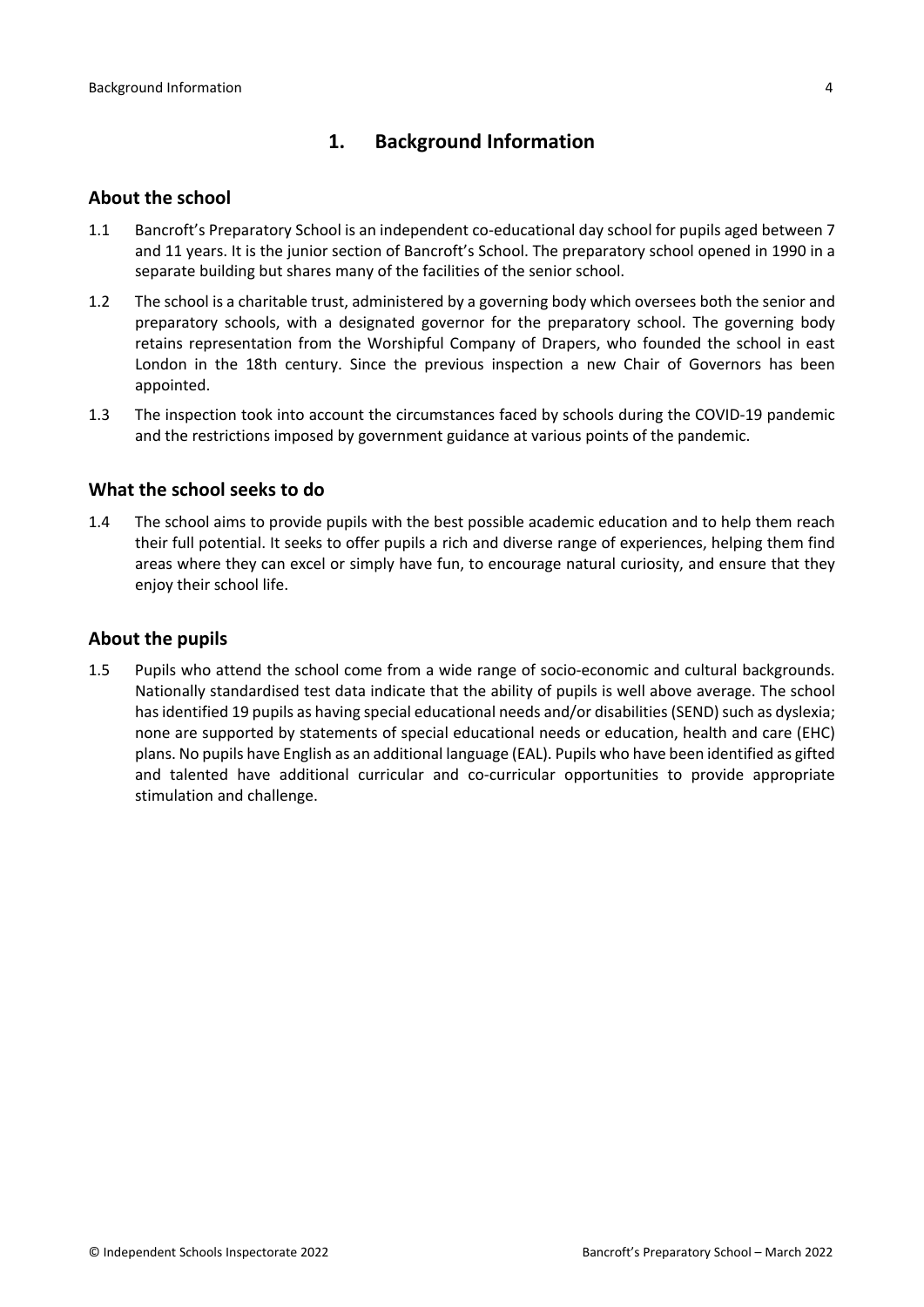# <span id="page-4-0"></span>**2. Regulatory Compliance Inspection**

# <span id="page-4-1"></span>**Preface**

The Independent Schools Inspectorate (ISI) is approved by the Secretary of State to inspect schools which are, or whose heads are, in membership of the associations which form the Independent Schools Council (ISC) and report on the extent to which they meet the Independent School Standards ('the standards') in the Schedule to the Education (Independent School Standards) Regulations 2014. Additionally, inspectionsreport on the school's accessibility plan under Schedule 10 of the Equality Act 2010 and the ban on corporal punishment under section 548 of the Education Act 1996. Inspections also comment on the progress made to meet any compliance action points set out in the school's most recent statutory inspection.

ISI inspections are also carried out under the arrangements of the ISC Associations for the maintenance and improvement of the quality of their membership.

**This is a FOCUSED COMPLIANCE INSPECTION which was combined with an inspection of EDUCATIONAL QUALITY. The FOCUSED COMPLIANCE inspection reports only on the school's compliance with the standards.** The standards represent minimum requirements and judgements are given either as **met** or as **not met**. All schools are required to meet all the standards applicable to them. Where the minimum requirements are not met, this is clearly indicated in the relevant section of the report and the school is required to take the actions specified. In this focused compliance inspection, key standards have been inspected in detail. These are the standards on safeguarding; measures to guard against bullying; arrangements for pupils' health and safety; arrangements to check the suitability of staff; the provision of information; the handling of parents' complaints; and other related aspects of leadership and management.

Inspections do not include matters that are outside of the regulatory framework described above, such as: an exhaustive health and safety audit; compliance with data protection requirements; an in-depth examination of the structural condition of the school, its services or other physical features; contractual arrangements with parents; an investigation of the financial viability of the school or its accounting procedures.

Inspectors may be aware of individual safeguarding concerns, allegations and complaints as part of the inspection process. Such matters will not usually be referred to specifically in published reports in this document but will have been considered by the team in reaching its judgements.

Links to the standards and requirements can be found here: The Education [\(Independent](http://www.legislation.gov.uk/uksi/2014/3283/contents/made) School Standards) [Regulations](http://www.legislation.gov.uk/uksi/2014/3283/contents/made) 2014.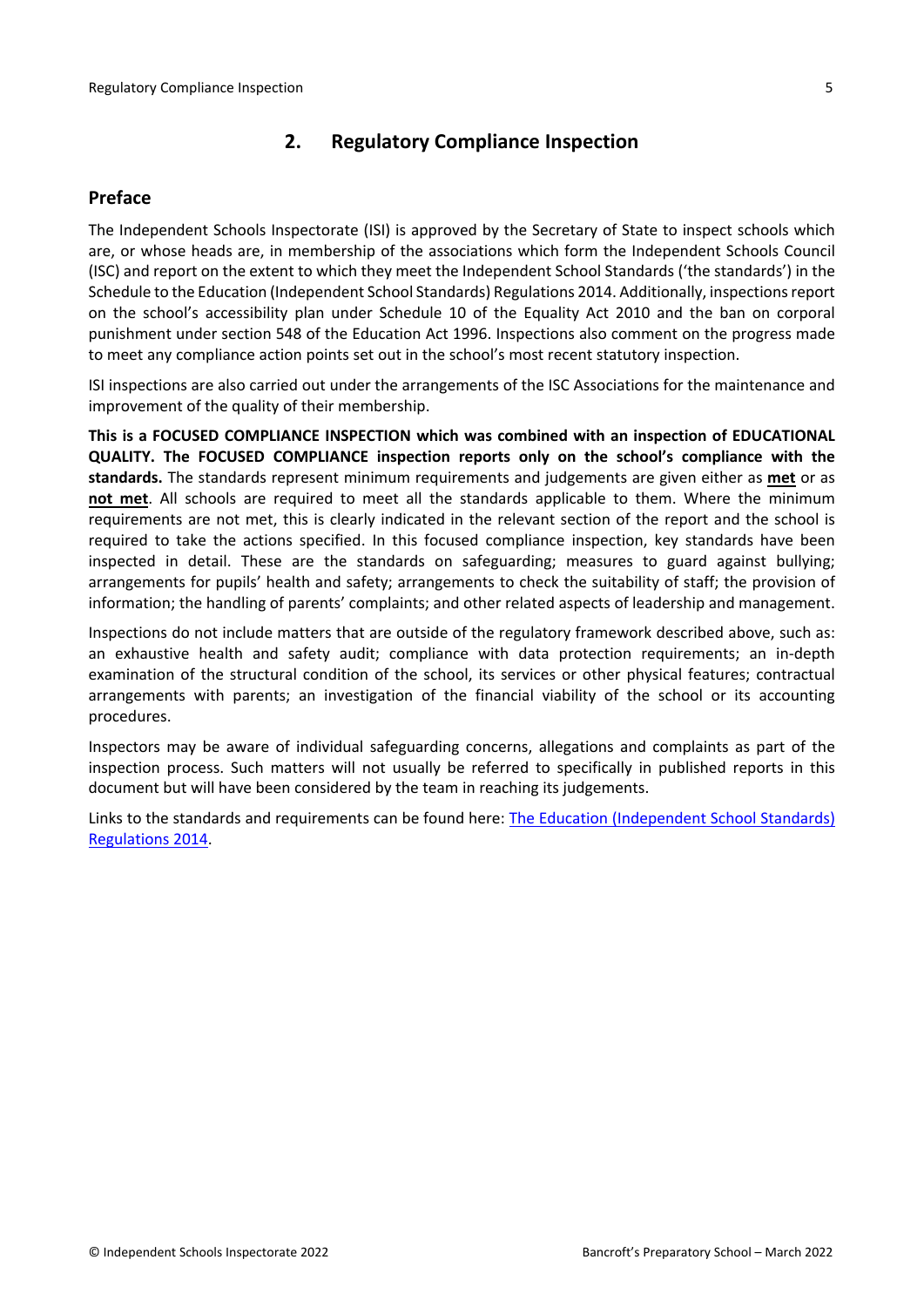# <span id="page-5-0"></span>**Key findings**

**2.1 The school meets the standards in the schedule to the Education (Independent School Standards) Regulations 2014 and associated requirements and no further action is required as a result of this inspection.**

# <span id="page-5-1"></span>**PART 1 – Quality of education provided**

- 2.2 The school's own framework for assessment confirms that teaching enables pupils to make good progress in the context of Part 1 paragraph 3(a).
- 2.3 The curriculum is documented, supported by appropriate plans and schemes of work for the pupils and covers the required breadth of material. The teaching enables pupils to make good progress, encompasses effective behaviour management and is supported by suitable resources. A suitable framework for the assessment of pupils' performance is in place.
- 2.4 Pupils receive relationships education. The school has consulted parents and published a written statement of its policy which has regard to the relevant statutory guidance.
- **2.5 The standards relating to the quality of education [paragraphs 1–4] are met.**

# <span id="page-5-2"></span>**PART 2 – Spiritual, moral, social and cultural development of pupils**

- 2.6 Principles and values are actively promoted which facilitate the personal development of pupils as responsible, tolerant, law-abiding citizens.
- **2.7 The standard relating to spiritual, moral, social and cultural development [paragraph 5] is met.**

# <span id="page-5-3"></span>**PART 3 – Welfare, health and safety of pupils**

- 2.8 Arrangements are made to safeguard and promote the welfare of pupils by means that pay due regard to current statutory guidance; good behaviour is promoted; bullying is prevented so far as reasonably practicable; health and safety requirements are met, including those relating to fire safety; provision is made for first aid. Pupils are properly supervised; admission and attendance registers are maintained, as required, and there is a strategic approach to risk assessment. A disability access plan is in place.
- **2.9 The standardsrelating to welfare, health and safety [paragraphs 6–16], the requirement of Schedule 10 of the Equality Act 2010, and the ban on corporal punishment undersection 548 of the Education Act 1996 are met.**

# <span id="page-5-4"></span>**PART 4 – Suitability of staff, supply staff, and proprietors**

- 2.10 The school makes appropriate checks to ensure the suitability of staff, supply staff and proprietors, and a register is kept as required.
- **2.11 The standards relating to the suitability of those in contact with pupils at the school [paragraphs 17–21] are met.**

# <span id="page-5-5"></span>**PART 5 – Premises of and accommodation at schools**

2.12 Suitable toilet and changing facilities, and showering facilities where required by the standard, and appropriate accommodation for pupils' medical and therapy needs are provided. The premises are maintained to a standard commensurate with health and safety; acoustics and lighting are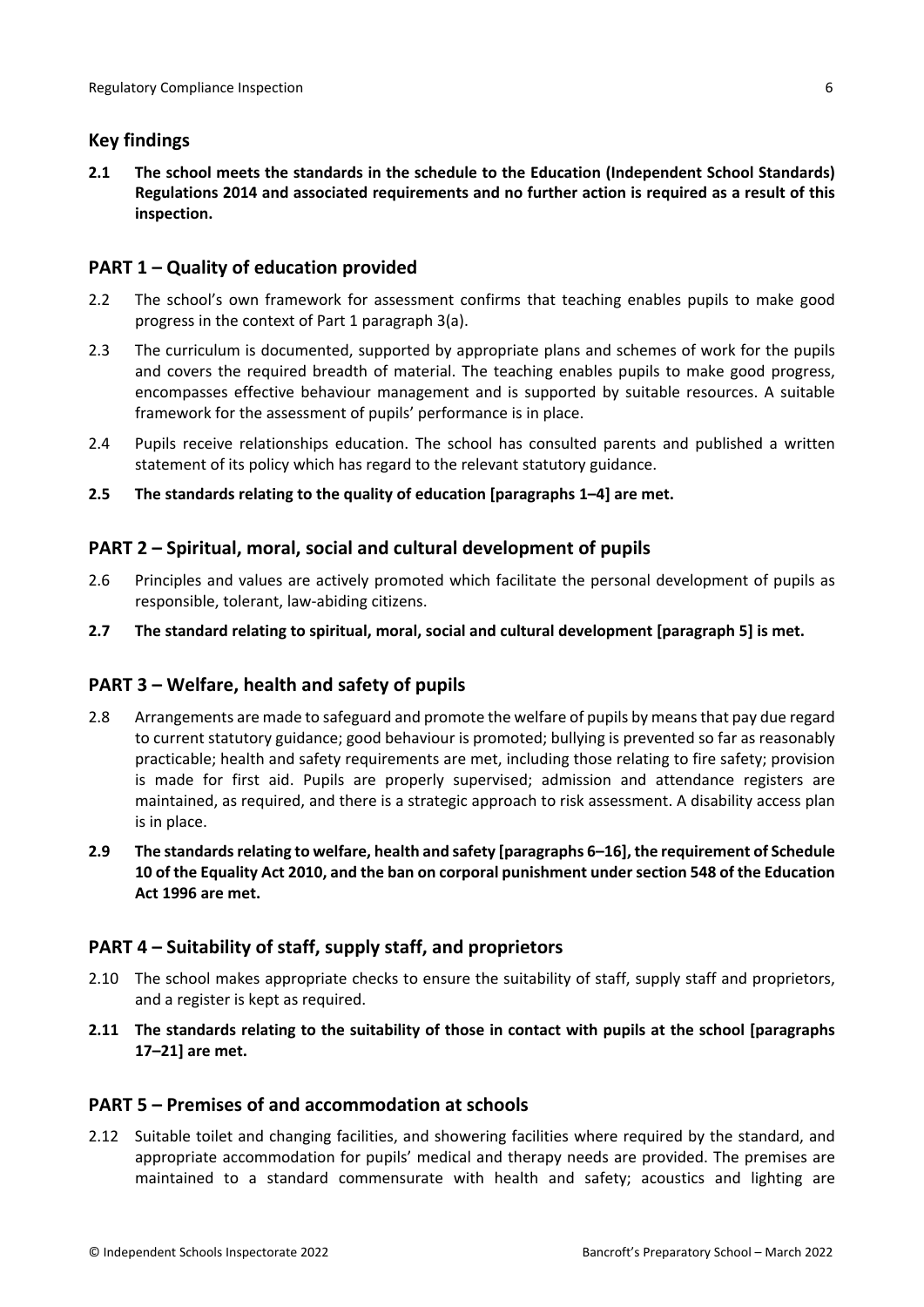appropriate; water provision is adequate. Suitable outdoor space is provided for physical education and outdoor play.

#### **2.13 The standards relating to the premises and accommodation [paragraphs 22–31] are met.**

### <span id="page-6-0"></span>**PART 6 – Provision of information**

- 2.14 A range of information is published, provided or made available to parents, inspectors and the Department for Education. This includes details about the proprietor, the ethos of the school and the curriculum, and of the school's arrangementsfor admission, behaviour and exclusions, bullying, health and safety, first aid, details of the complaints procedure, and the number of complaints registered under the formal procedure during the preceding school year, and the provision for any with education, health and care plans or English as an additional language. It also includes particulars of the school's academic performance during the preceding school year, inspection reports and (for parents only) a report at least annually of their own child's progress. The safeguarding policy is posted on the school's website.
- **2.15 The standard relating to the provision of information [paragraph 32] is met.**

#### <span id="page-6-1"></span>**PART 7 – Manner in which complaints are handled**

- 2.16 Parental complaints, if any, are handled effectively through a three-stage process, (informal, formal and a hearing before a panel of three, one of whom isindependent of the school). Each stage has clear time scales, and at the third stage the panel can make findings and recommendations which are communicated to the complainant. Records are kept appropriately, including of any action taken, whether or not a complaint is successful.
- **2.17 The standard relating to the handling of complaints [paragraph 33] is met.**

#### <span id="page-6-2"></span>**PART 8 – Quality of leadership in and management of schools**

- 2.18 The proprietor ensures that the leadership and management demonstrate good skills and knowledge, and fulfil their responsibilities effectively, so that the other standards are consistently met, and they actively promote the well-being of the pupils.
- **2.19 The standard relating to leadership and management of the school [paragraph 34] is met.**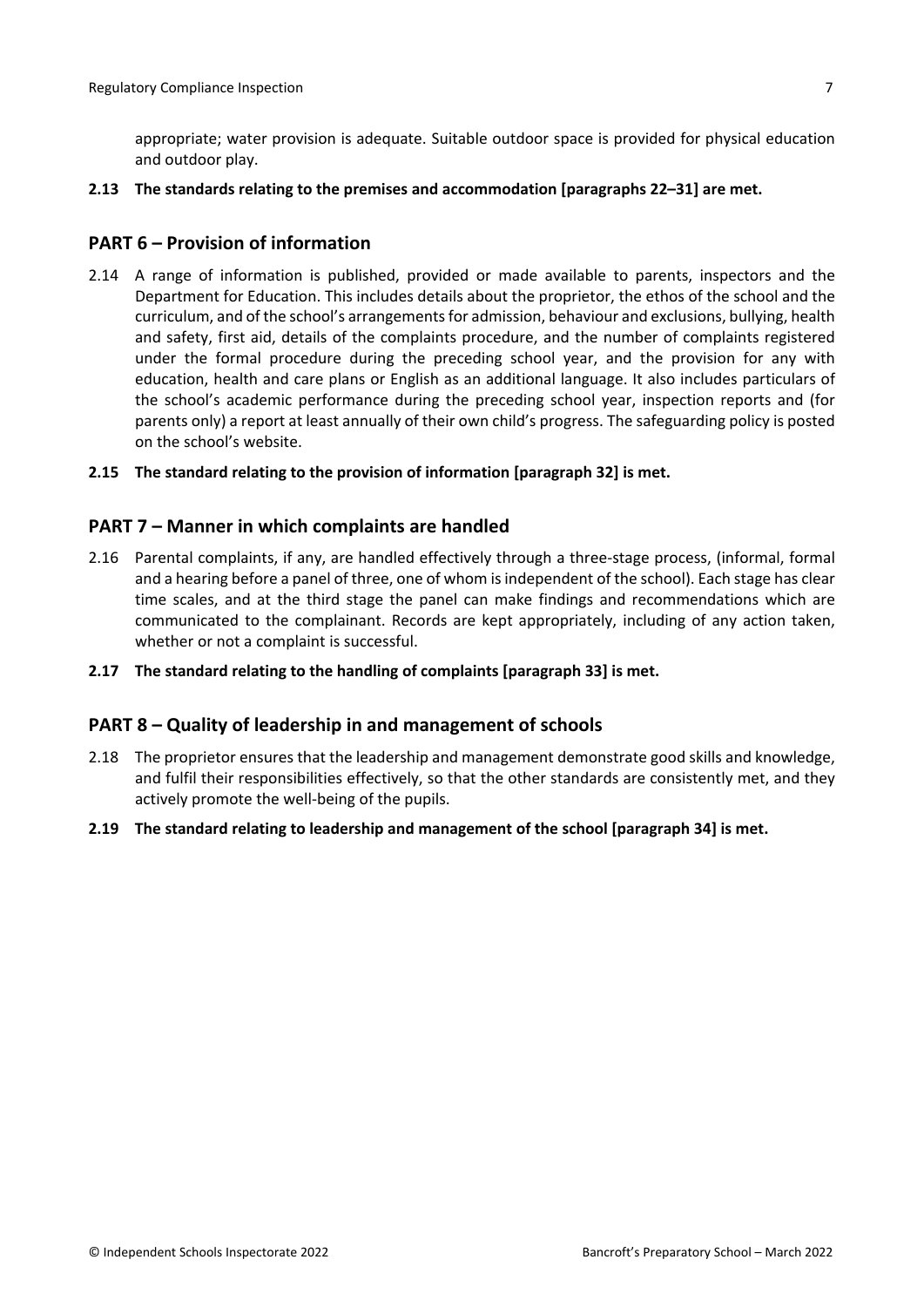# <span id="page-7-0"></span>**3. Educational Quality Inspection**

### <span id="page-7-1"></span>**Preface**

**The EDUCATIONAL QUALITY inspection reports on the quality of the school's work**. It focuses on the two key outcomes:

- The achievement of the pupils, including their academic development, and
- The personal development of the pupils.

#### **The headline judgements apply one of the ISI descriptors 'excellent', 'good', 'sound' or 'unsatisfactory'.**

Where necessary, National Curriculum nomenclature is used to refer to year groups in the school. Where the school's own names differ from those used nationally, the details are given in the table below:

| School name | <b>National Curriculum name</b> |
|-------------|---------------------------------|
| Alpha       | Year 3                          |
| <b>Beta</b> | Year 4                          |
| Prep 1      | Year 5                          |
| Prep 2      | Year 6                          |

### <span id="page-7-2"></span>**Key findings**

- 3.1 The quality of the pupils' academic and other achievements is excellent.
	- Pupils display excellent attitudes to their learning.
	- Pupils are extremely articulate communicators, both inside and outside the classroom.
	- Pupils, including those with SEND, develop excellent levels of knowledge, skills and understanding across all areas of learning.
	- Pupils achieve highly in a wide variety of academic and other areas such as the performing arts and sport.
	- Pupils display a high level of competence in their use of information and communication technology (ICT) and can apply their skills across the curriculum.
- 3.2 The quality of the pupils' personal development is excellent.
	- Pupils show resilience, perseverance and a determination to succeed; they have high levels of self-esteem and self-confidence.
	- Pupils enjoy working collaboratively, displaying excellent commitment to each other and a strong desire to achieve common goals.
	- Pupils uphold the values of the school and have an excellent sense of right and wrong.
	- Pupils in all year groups have a mature understanding of, and respect for, cultural diversity and tolerance of individual differences.

### <span id="page-7-3"></span>**Recommendation:**

3.3 The school is advised to make the following improvement.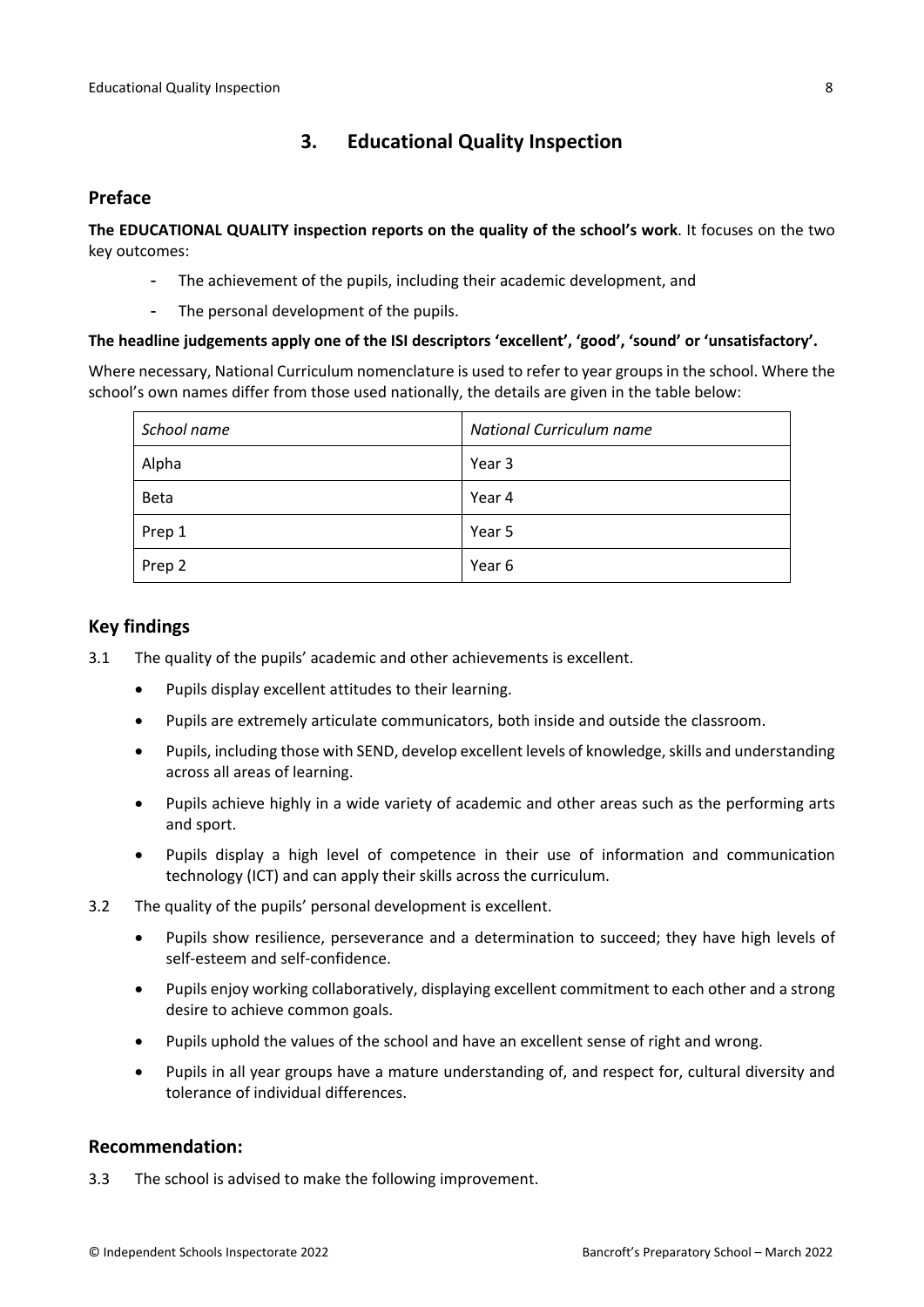Ensure that the school's enrichment programme enables all pupils to develop an understanding that education goes beyond traditional academic outcomes.

### <span id="page-8-0"></span>**The quality of the pupils' academic and other achievements**

- 3.4 The quality of the pupils' academic and other achievements is excellent.
- 3.5 Bancroft's pupils demonstrate a markedly high level of attainment in accordance with the school's aim to provide pupils with the best possible academic education, and to help them make the most of their abilities, whilst also ensuring that they are happy and well-rounded individuals. Pupils gain excellent levels of understanding and knowledge in all subject areas. In a computer lesson, pupils were very proficient at applying their computing skills to create presentations. They independently applied skills such as inserting text and pictures, changing slide background and design, and using slide transitions. Pupils show a very high level of understanding in grammar for their age when developing confidence and understanding of nouns and verbsin the study of Kennings poetry. They were able to identify parts of speech with accuracy and show highly creative use of vocabulary. Pupils demonstrate excellent levels of performance and creativity in extra-curricular activities and performing arts.
- 3.6 Pupils generally develop excellent skills in literacy and numeracy. This successful development is maintained throughout the school, with pupils benefiting greatly from a well-established assessment and tracking programme, enabling them to make informed decisions to improve their attainment. Pupils are highly successful in 11+ entrance examinations, enabling an overwhelming majority to succeed in gaining admission to their first choice of school, with a significant number gaining scholarships for academic, music and sporting achievements. Pupils make rapid progress as a result of high teacher expectations, the provision of challenge and independent learning and the utilisation and application of technology resources in lessons. There has been a gender imbalance in the makeup of some mathematics higher sets for a number of years in favour of boys. The school has systems in place which seek to ensure that girls retain their confidence in mathematics and achieve as well as they can. Pupils with SEND make very good progress and are enabled to achieve standards that are in line with those of their peers, benefiting from enriched support from specialist staff through one-to-one and small group support sessions when preparing for examinations. More-able pupils make excellent progress and successfully respond to challenging work, such as in an English lesson where Year 5 pupils showed mature grasp of reading skills when approaching a skimming and scanning task in relation to the book they are studying. They were highly successful in extracting vocabulary banks which would then be used for the character description. Pupils interviewed said they enjoyed remote learning immensely and continued to make very good progress throughout lockdown due to the school's provision of academic, pastoral and physical activities.
- 3.7 Pupils use sophisticated language confidently, as observed in Year 3, when pupils were challenged to use scientific vocabulary learnt in previous lessons to describe how magnets, attract and repel and understood the meaning of the magnetic poles. Pupils were exceptionally confident and articulate during a geography lesson about rivers and mountains. They worked in pairs, listening and speaking well when doing so and confidently presenting their researched facts to the rest of the class. Older pupils used excellent imaginative language to confidently self-assess and peer-assess their use of synonyms and alliteration in poetry, resulting in significant improvement during the course of an observed lesson. Pupils interviewed expressed enthusiasm for being able to discuss and debate ideas freely in and out of class on a wide range of subjects such as how to be eco-friendly and Black Lives Matter. Pupils are avid readers, fully utilising the excellent library provision which is well stocked with a wide range of fiction and non-fiction books. Pupils express appreciation for opportunities for quiet reading and independent research and they enjoy participating in assemblies and drama rehearsals which enable them to learn to speak confidently and act in public, working collaboratively with their peers.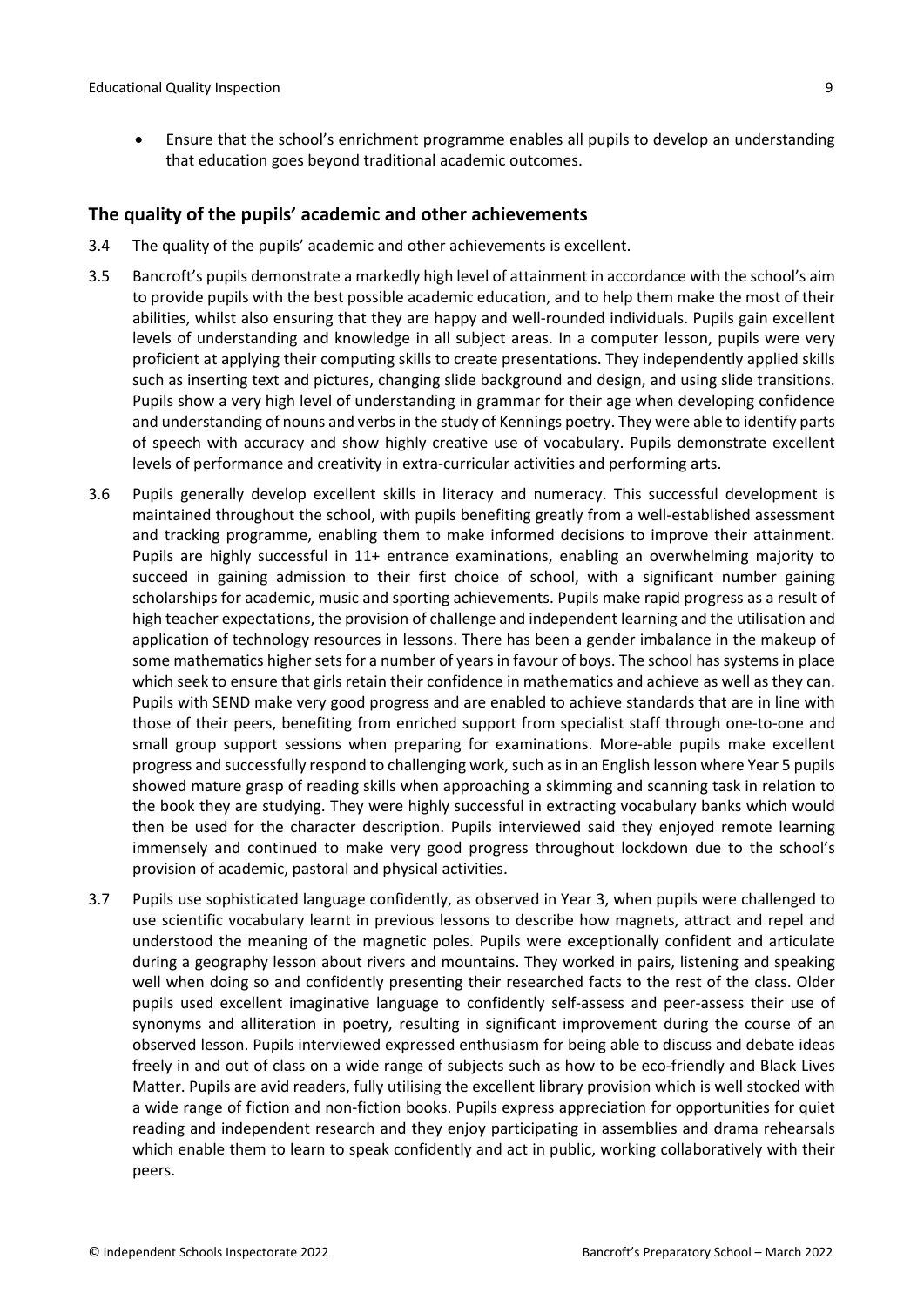- 3.8 Pupils have very good numeracy skills and apply them successfully in a wide range of subjects, such as in design technology (DT), where Year 5 pupils explained very clearly how they had measured angles and lengths to get the correct shaped pieces of wood and how they constructed pencil boxes. During a mathematics lesson, one class of Year 3 pupils displayed very impressive skills in column addition and subtraction, and could eloquently explain their reasoning. Pupils make effective use of tablet computers such as when using a 3D modelling programme in DT and making music videos as a house activity. They use software to record and loop their own compositions in music to analyse their performances in sport, and to make movies of investigations in science. Pupils have competent skills in coding and programming, well above those expected for their age.
- 3.9 Pupils of all ages are enthusiastic and determined learners, willingly prepared to take risks. They enjoy the different styles of teaching they experience and opportunities to rise to challenges when these are offered. Pupils have excellent study skills and are particularly good at taking ownership of their learning. Pupils are competent at conducting their own research in subjects such as history, geography and science, and are capable of solving problems and using higher order thinking skills in subjects such as maths and sport. Pupils demonstrate a resolute sense of purpose, moving calmly to their lessons. They quickly settle in class and display an eagerness to learn and to be involved in discussion and questioning. Pupils respond willingly to guidance in lessons and are further empowered to make progress and self-reflect on their work through meaningful and engaging marking throughout the school and their own reflective feedback to the teacher. This is supported by a very large majority of pupil questionnaire responses and views expressed in interviews, where pupils felt that marking helps them to improve and make progress. Pupils express their enjoyment of independent research projects and willingly respond to open-ended questioning in class, such as in a science discussion on separating sand, rice and pasta. Pupils demonstrate high order language, analysis and critical thinking, as seen in the engagement of Year 4 pupils when being asked to construct a character profile of Prospero using the abridged text, knowledge from a short video and vocabulary written on the board.
- 3.10 Pupils become very confident public performers through their participation and avid engagement in the performing arts. They effectively demonstrate their musical talents through active involvement in the orchestra, choirs, and other musical ensembles and in their performances in informal lunchtime concerts. A significant proportion of pupils have recently gained awards in national examinations in music and performing arts, and they also gain positive experiences and achieve success backstage, in stage lighting, costume design and making props for productions. Many pupils find pleasure and achieve personal and academic success in creative work through the school's encouragement to develop their interest and talent in drawing, painting and pottery. Pupils enjoy the challenge of competitive sport and show support for each other in team and individual events. All pupils participate in competitive sports against others schools, participating actively and skilfully in rugby, netball, hockey, football and cricket. Success is also achieved by individuals in athletics, swimming and gymnastics. Pupils enthusiastically explained some of their class and extra-curricular achievements, which are celebrated on poster boards throughout the school and in the extensive collection of trophies and certificates on display. These include high quality work in scratch coding, eco concerns, world religions, creative writing and the performing arts. Pupils' enjoyment and achievement in both lessons and additional activities is greatly enhanced by the wide range of activities on offer, a view confirmed by pupils in interview and the views of parents in the questionnaire.

# <span id="page-9-0"></span>**The quality of the pupils' personal development**

- 3.11 The quality of the pupils' personal development is excellent.
- 3.12 Pupils demonstrate extremely high levels of self-confidence and an excellent understanding of how to progress. They take personal pride in the quality of their work and their ability to enjoy and experience tasks inside and outside the classroom. This is exemplified in the newly launched programme of outdoor learning where pupils acquire bush craft and first aid skills, study the life cycles of insects and grow vegetables for school consumption. Throughout the school, pupils are not afraid of being wrong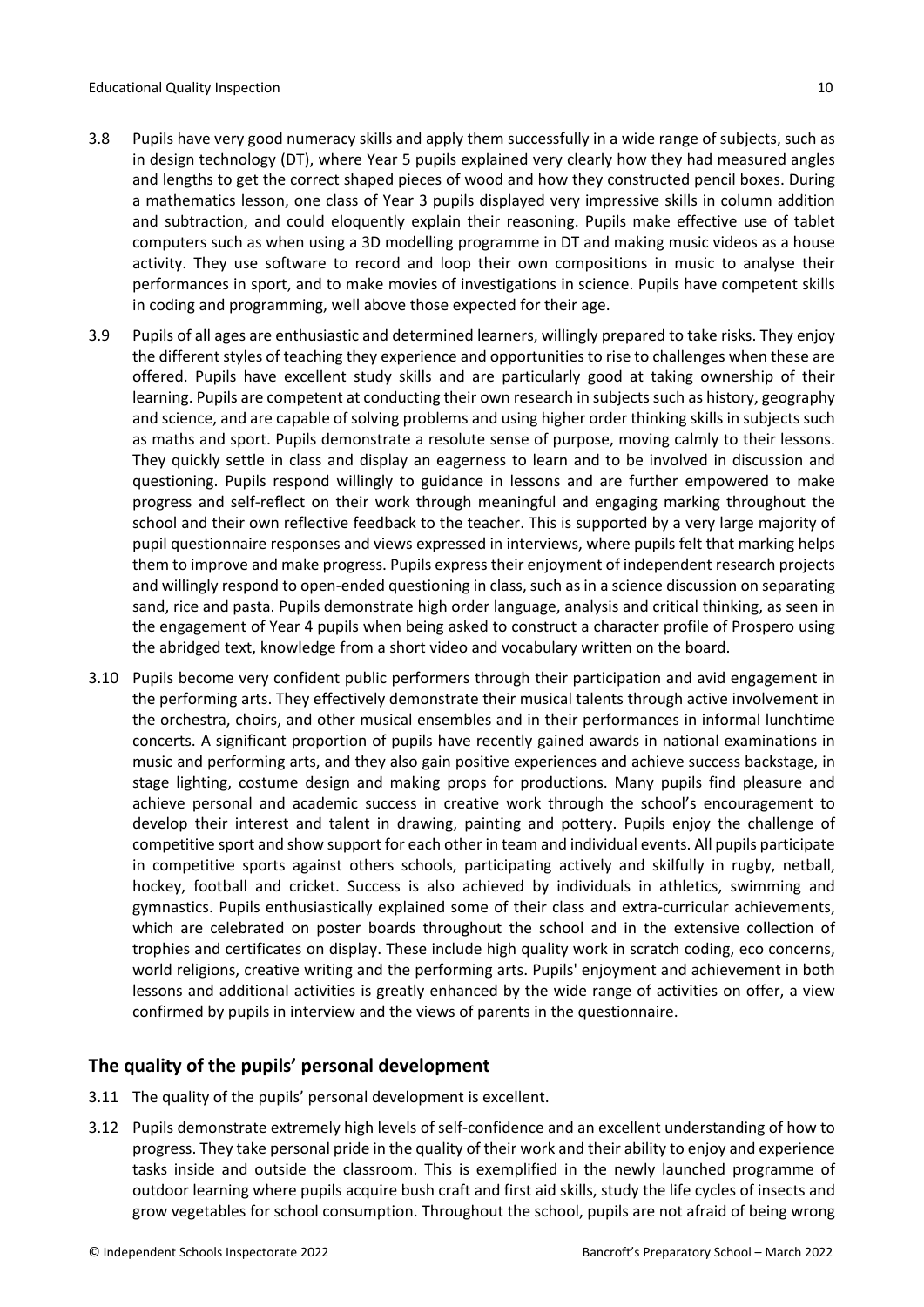and consider a failure as a learning opportunity. They react positively to challenges and occasional setbacks, and thus develop strong resilience and self-confidence which enables them to respond successfully to choices appropriate to their age and stage of development. Pupils new to the school in Year 3 report that the welcoming and supportive community atmosphere has enabled them to make a very confident start to their school life. Pupils interviewed and an overwhelming majority of parents who answered the questionnaire, agreed that the school helps pupils to develop self-confidence. Pupils display a strong appreciation of community service and togetherness, reflecting the commitment of the leadership to creating the aspirational and supportive ethos, to which they readily respond.

- 3.13 Pupils are well prepared to face the challenges of living in modern Britain due to the strong provision of Personal Development (PD) and provision for SEND and well-being. Pupils demonstrate genuine understanding of the consequences of making their own decisions for individual success and wellbeing and to further benefit others. They feel fully confident that they are encouraged to make decisions and take risks. Pupils display high levels of awareness of the school rules, which include the expectation that they will use their common sense and ask for help when they are in doubt. Across the school pupils employ active and sensible use of their free time, with the support of their teachers, making informed decisions regarding extra-curricular activities. Pupils in Year 6 confidently stated that they greatly value the help they are given to make informed choices regarding their future senior schools, and are responsive to guidance from their teachers and senior staff. They appreciate and respond positively to the individual examination support they receive, understanding that participating in supportive study empowers them to progress and achieve success in their examinations and scholarships.
- 3.14 Pupils have a very strong appreciation of the non-material aspects of life as reflected in their strong and enthusiastic participation in art, music, sport and drama. They show excellent and genuine appreciation of how kindness makes for a better family-based community through the PD curriculum which includes relationships and sex Education, which offers pupils the opportunity for reflection and discussion. Pupils express great appreciation of the celebration of their successes in the weekly Friday assemblies that celebrate community family spirit through awards for academic, performing arts, social responsibility and sporting achievements.
- 3.15 Pupils exhibit very high levels of respect for the school ethos and the class rules that they have discussed and written, and they understand that individuals carry the responsibility for their own actions. They actively support each other and help to monitor behaviour. Pupils show an excellent awareness of school rules and the importance of good behaviour at school. They know to try and resolve issues themselves if any inappropriate behaviour occurs but understand that they should also seek adult help if required. Pupils interviewed praised their teachers highly for being kind and gentle when dealing with problems, saying that this helps them to display the same attributes to each other. They are highly confident in articulating their acceptance of responsibility for their own behaviour and understanding the importance of treating others how you would wish to be treated yourself. Pupils display great kindness and empathy, showing thoughtful consideration for one another and an eagerness to help and support their peers.
- 3.16 Pupils demonstrate an excellent understanding that individual success is not the only factor in their development and that co-operation can result in better outcomes, adopting strong skills in working together as members of the school community. This was clearly demonstrated in rehearsals for the forthcoming drama production of *Matilda*. Pupils were extremely proud of their achievements during a residential trip and the outdoor programme, and spoke animatedly about supporting one another and working together successfully as a team. Pupils demonstrated high levels of empathy for members of the group who had struggled being away from home and spoke warmly about how they had helped those who had felt unsure. An overwhelming majority of pupils, parents and staff indicated in the questionnaire that the school helps to develop strong teamwork and social skills. Throughout the school, pupils eagerly and successfully participate in carefully planned group task activities in their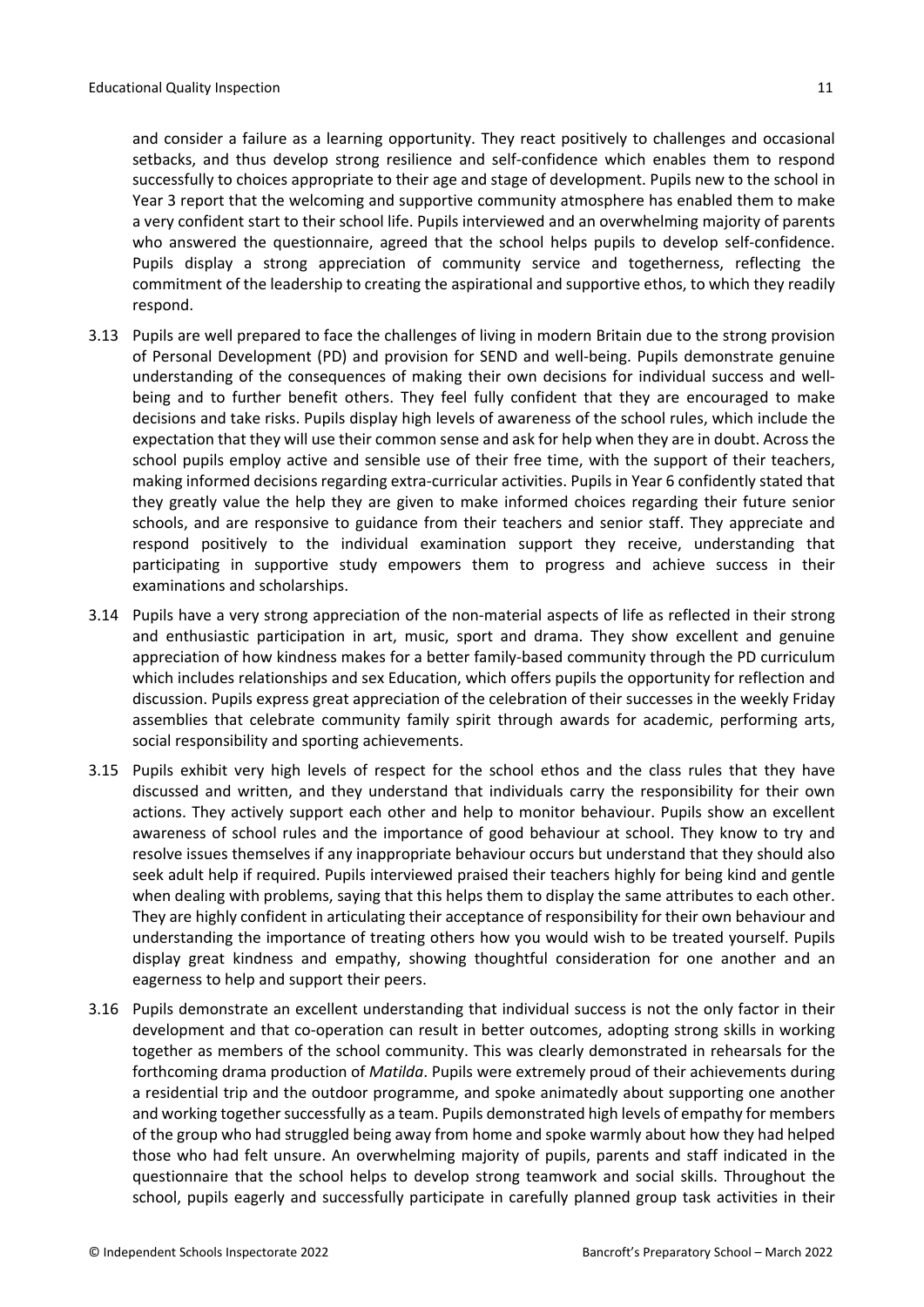lessons. In the majority of lessons and in their sports pupils engage actively and work together to successfully develop their understanding and skills. They understand the democratic process and can explain the role of their forms and the school council in creating codes of conduct and increasing the provision of activities in school. They value the opportunity to select charities and choose how funds are raised through the charity committee and are proud of the significant amounts raised. Pupils value the opportunities they are given to vote, including for school council representatives in their classes. Pupils value the role of the school council and the green club who worked as a team to investigate how to recycle, improve the local environment through litter picking, reduce waste and planting trees for a rewilding project near Hainault Forest.

- 3.17 Pupilsthroughout the school relish the opportunities afforded for leadership as monitors and take lead roles such as librarians and sports leaders, form monitors and representatives on committees and councils. Pupils fulfil their roles as school monitors and heads of house with maturity and reliability, and sporting team captains are also further opportunity to demonstrate leadership. Older pupils further show responsibility when acting as peer mentors and buddies for younger pupils in the school. Pupils enthusiastically participate in and raise money for many local, national and international charities through service as charity ambassadors and charity sponsorship. A recent fund-raising activity involved pupils making 'snack packs' which contained snacks and a pupil-made key ring, the money raised going to an environmental charity. Pupils have supported their local community through visits to a care home for the elderly, playing their musical instruments and singing to the residents.
- 3.18 Pupils demonstrate excellent levels of empathy and tolerance towards others, respecting and valuing diversity. Pupils have an excellent appreciation of the wide range of cultures within the school. They celebrate festivals such as Hanukkah, Eid and Diwali, and experience enrichment through class PD discussions, sharing their own cultures and traditions. The pupils demonstrate a good understanding of the key values that characterise modern Britain. Throughout the school pupils exhibit spirit and unity, rather than difference, and believe this is the key to tolerance. They successfully acquire greater understanding of these characteristics in lessons and through active participation in assemblies and educational visits. Pupils understanding and knowledge of different cultures and diversity is greatly strengthened through being encouraged to read books written by authors from different cultural backgrounds. Further enhancement of the tolerance and inclusion pupils have towards others within their community is represented by the Diversity Tree near the library. The roots labelled with the nationalities of the diverse community that provides the strength of the trunk, representing the school community and leaves covering the canopy with the individual hopes and aspirations of the pupils.
- 3.19 Pupils articulate a strong understanding regarding their physical and mental well-being. They appreciate a balanced approach to life, demonstrated in their willing participation in physical education and sports. In discussion, pupils stated that their well-being is supported by form teachers, pastoral staff and SEND teachers, enabling them to stay safe and physically and mentally healthy. Sport and physical challenges motivate pupilsto proactively manage their health and well-being. Recognising and understanding that they need physical exercise, pupils actively and enthusiastically participate in the wide range of individual and team sports and physical extra-curricular activities that include the 'Daily Mile'. They further confirmed that they understand how to keep safe on-line. Pupils fully understand the benefit of a good diet and suitable levels of exercise. In discussion, pupils agreed that they are able to make informed choices from the school lunch menu, enjoying the selection of hot main meals or salad options that are freshly prepared and served to their great satisfaction. An overwhelmingly number of parents and pupils in the questionnaire agreed that the school encourages a healthy lifestyle.